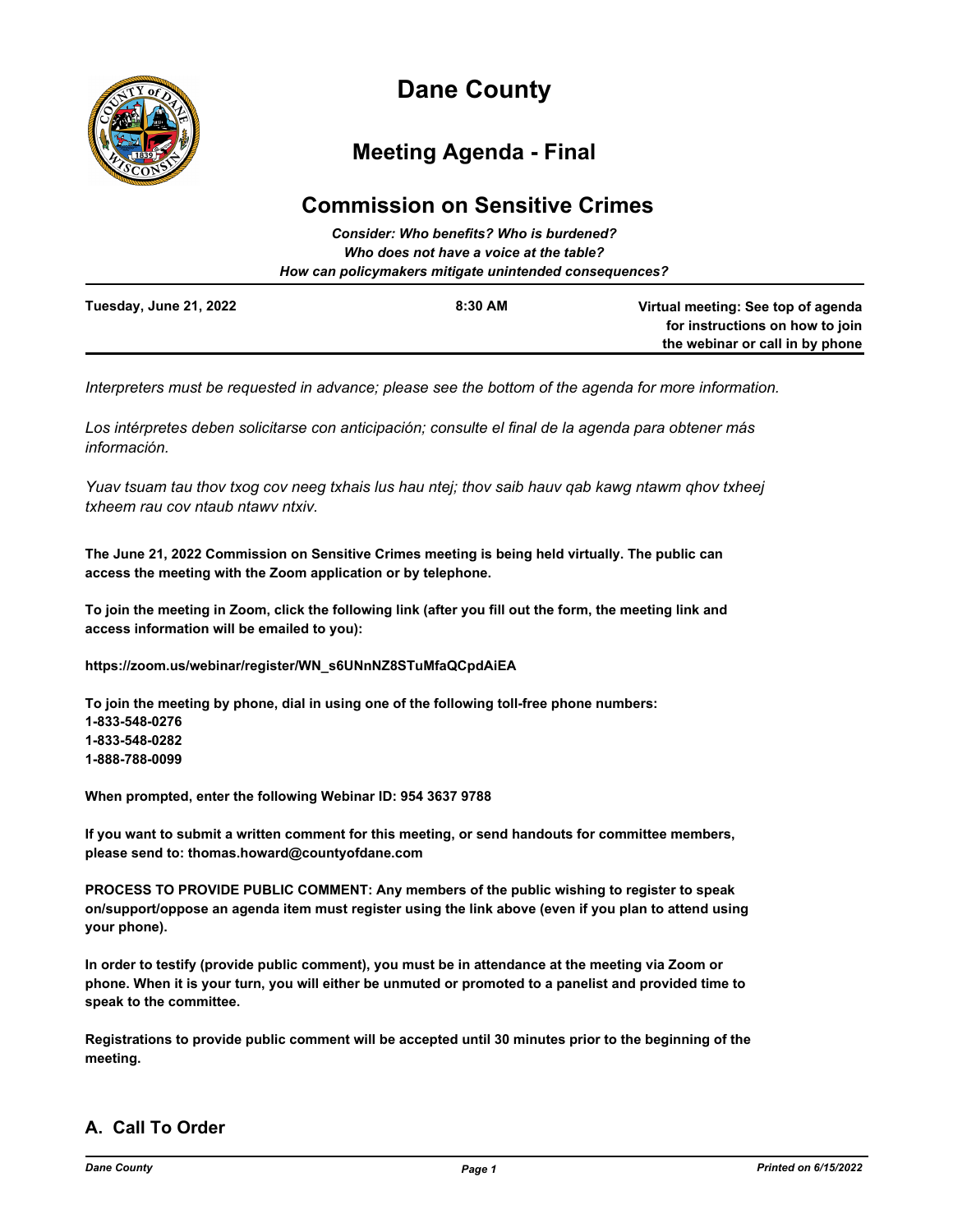#### **B. Consideration of Minutes**

[2022 MIN-112](http://dane.legistar.com/gateway.aspx?m=l&id=/matter.aspx?key=23072) MINUTES FROM APRIL 19, 2022

*Attachments:* [2022\\_0419 COSC Minutes](http://dane.legistar.com/gateway.aspx?M=F&ID=e769c9da-6048-4061-b4ef-90efd909488c.pdf)

- **C. Action Items**
- **D. Presentations**
- **E. Reports to Committee**
	- 1. Agency Updates
	- 2. CCR Updates
	- 3. Legislative Announcements//Updates

#### **F. Future Meeting Items and Dates**

Next meeting: Tuesday, 19 July 2022, at 8:30 a.m.

- **G. Public Comment on Items not on the Agenda**
- **H. Such Other Business as Allowed by Law**
- **I. Adjournment**